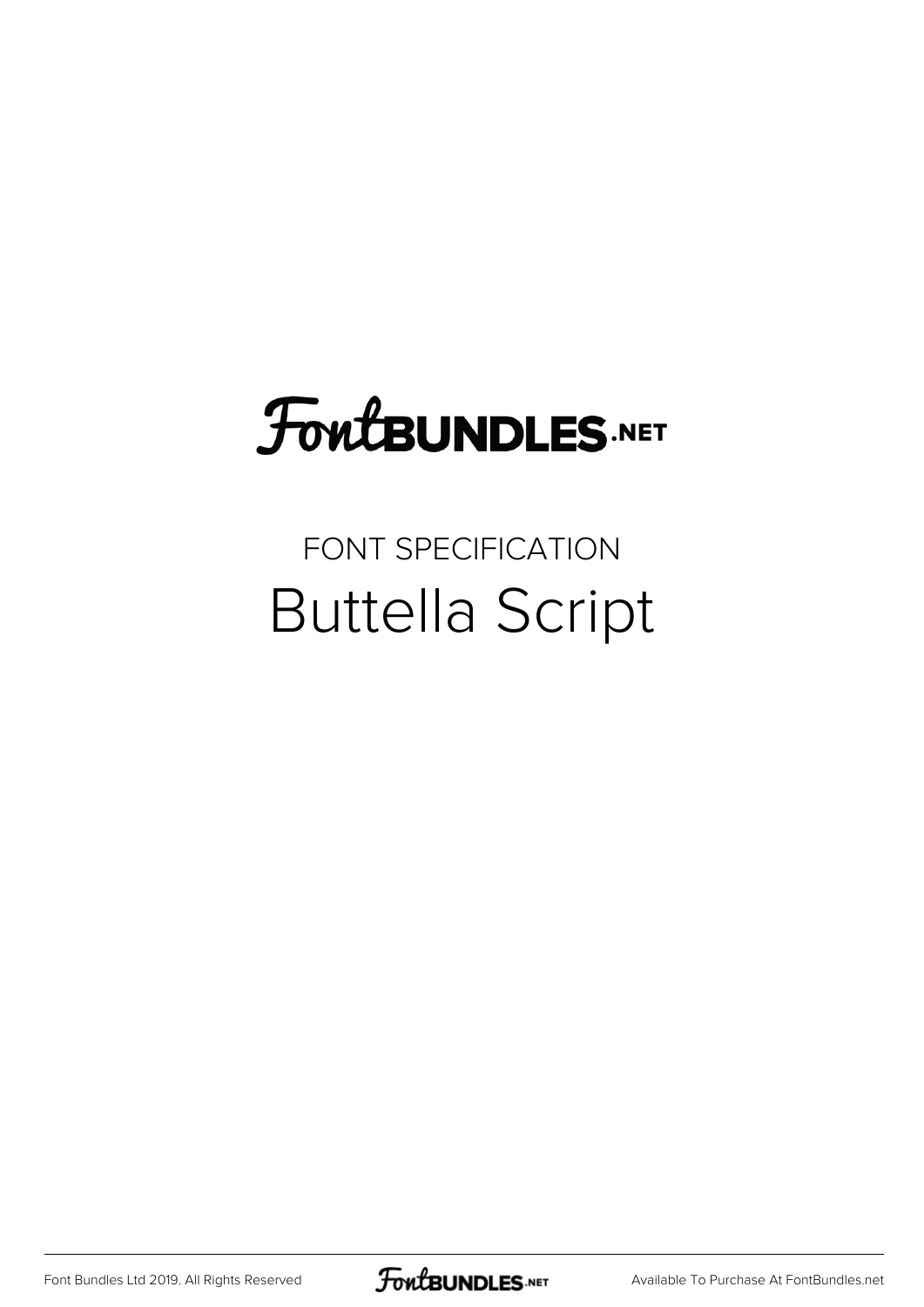## Buttella Srcipt - Regular

**Uppercase Characters** 

ABEDEFGHIJKIMNO  $PQRSTWVWX43$ 

Lowercase Characters

abcdelghijklmnopqrstuvwx

 $\mathcal{Y}\mathcal{X}$ 

**Numbers** 

0123456189

**Punctuation and Symbols** 



All Other Glyphs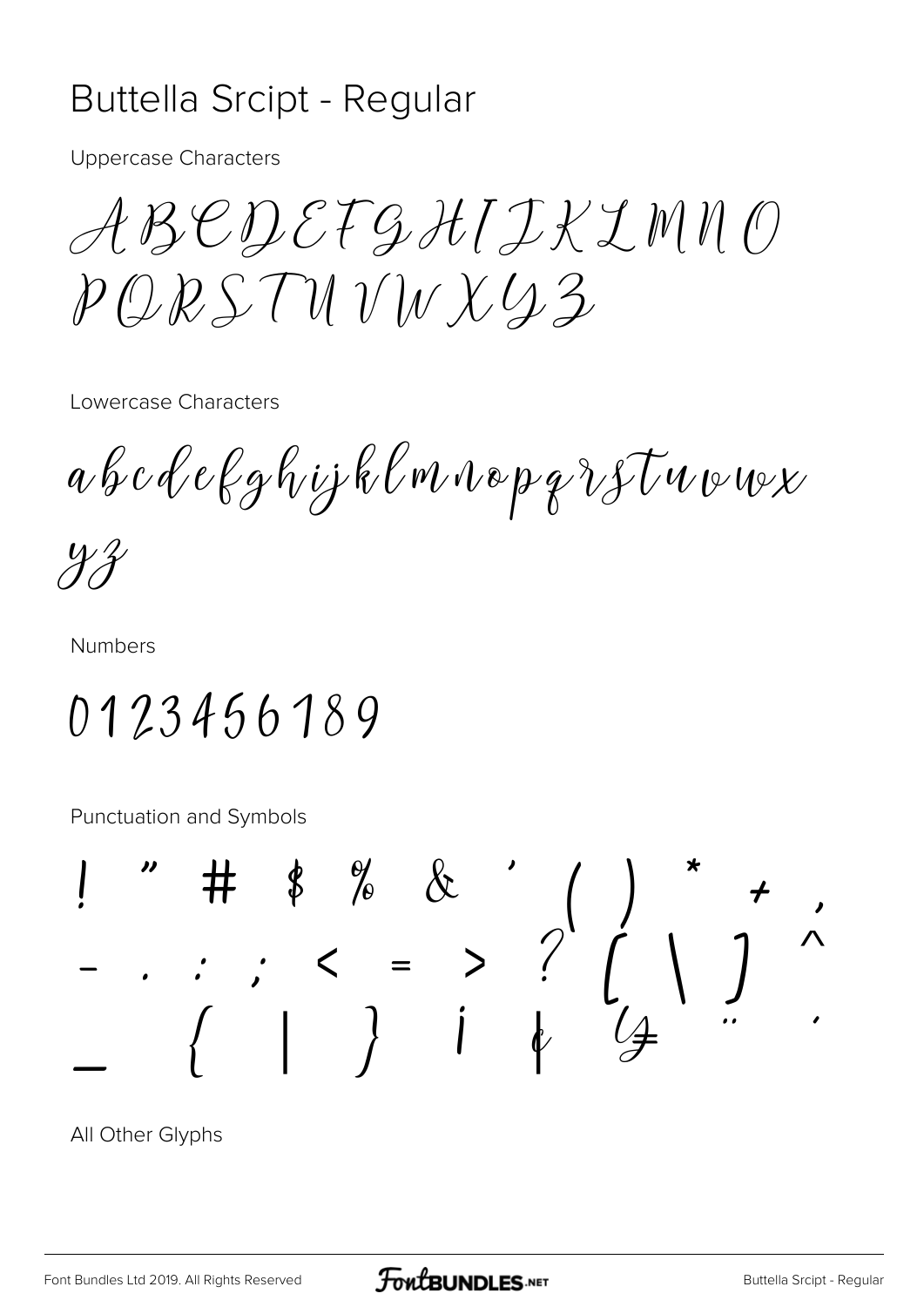À Á Â Ã Ä Å Æ È É  $\hat{\mathcal{E}}$   $\ddot{\mathcal{E}}$   $\dot{I}$   $\dot{I}$   $\ddot{I}$   $\ddot{H}$   $\ddot{O}$  $\acute{\mathcal{O}}$   $\hat{\mathcal{O}}$   $\ddot{\mathcal{O}}$   $\mathcal{O}$   $\dot{\mathcal{O}}$   $\dot{\mathcal{U}}$   $\dot{\mathcal{U}}$   $\dot{\mathcal{U}}$   $\ddot{\mathcal{U}}$   $\ddot{\mathcal{U}}$  $\dot{Q}$  à á  $\hat{a}$   $\tilde{a}$   $\tilde{a}$   $\tilde{a}$   $\tilde{a}$   $\tilde{a}$   $\tilde{a}$   $\tilde{c}$  $\begin{array}{ccccccccccccc} \dot{e} & \hat{e} & \ddot{e} & \dot{\nu} & \dot{\nu} & \dot{\nu} & \ddot{\nu} & \ddot{\nu} & \ddot{\nu} & \dot{\tilde{\nu}} & \dot{\tilde{\nu}} \end{array}$  $\acute{\hat{v}}$   $\hat{\tilde{v}}$   $\ddot{\tilde{v}}$   $\div$   $\cancel{p}$   $\dot{u}$   $\dot{u}$   $\hat{u}$  $\ddot{u}$   $\dot{y}$   $\ddot{y}$   $\alpha$   $\ddot{y}$   $\beta$   $\cdots$ 

[Font Bundles Ltd 2019. All Rights Reserved](https://fontbundles.net/) **FoutBUNDLES.NET** Sunter [Buttella Srcipt - Regular](https://fontbundles.net/)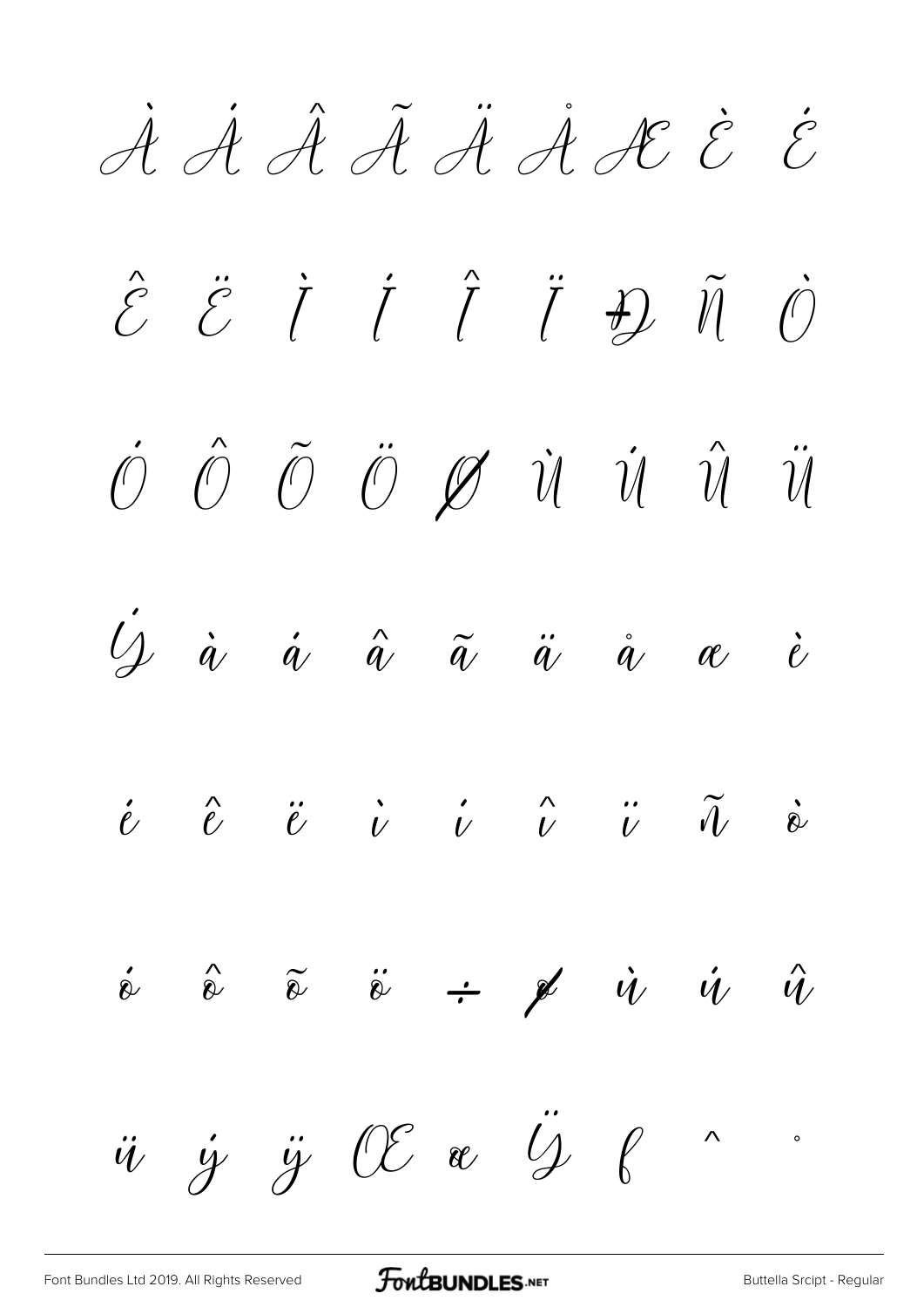$\sim$   $\epsilon$   $\sim$   $\alpha$   $\alpha$   $\sim$   $\sim$   $\sqrt{\ }$   $\sqrt{\ }$ 

 $b - c$   $c - d$  of dd  $d - c$ 

 $20 - 66$   $76 - 9 - 32$ 

 $gD - hF_{v}$   $gF_{v} - ivF_{i} - iF_{i}$ 

 $j$  is  $j$  of  $k$   $k-1$ 

 $V$   $V$   $\sim$   $W$   $\sim$   $W$   $\sim$   $-11$ 

 $NTU-vD$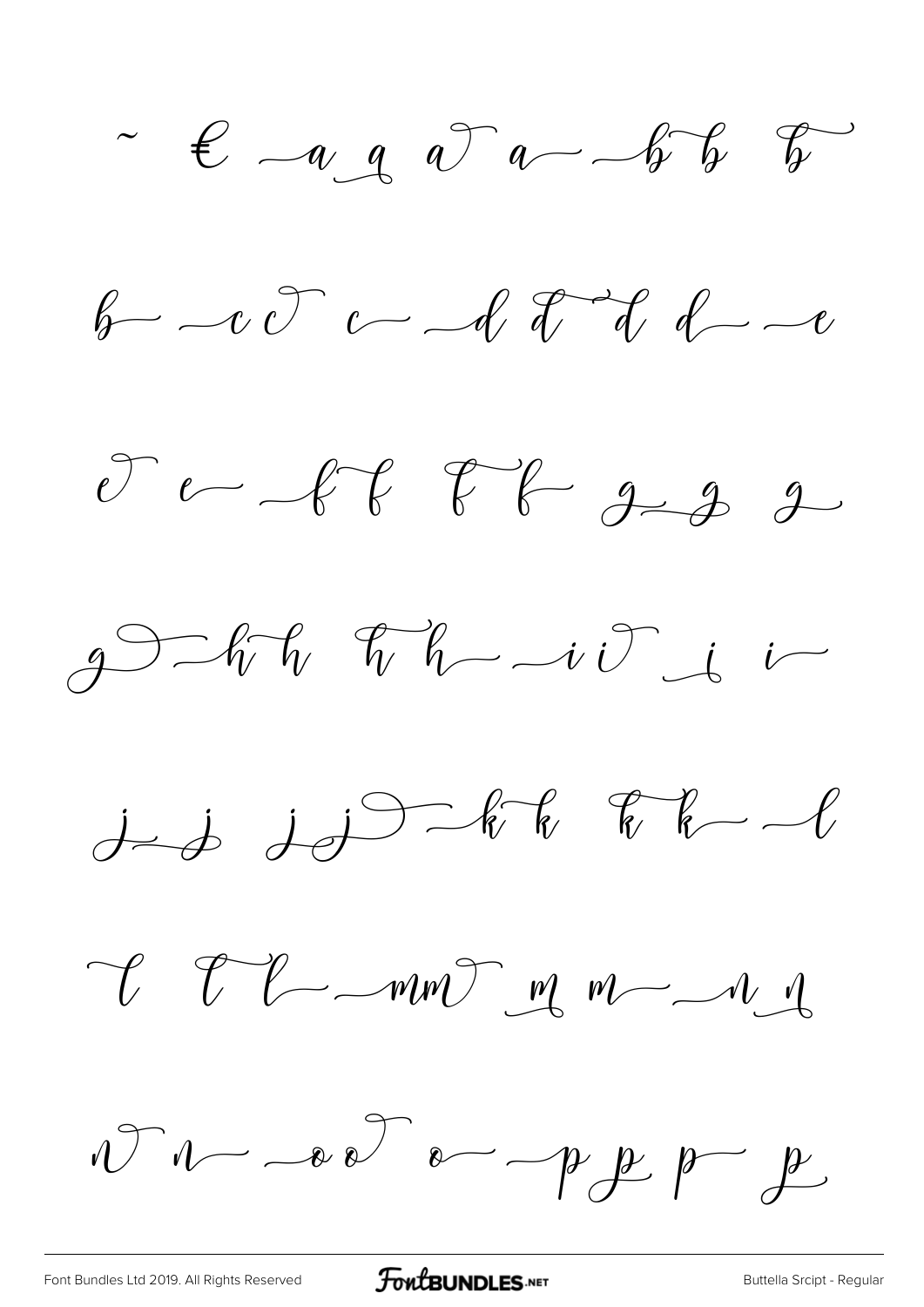$-28878-2288728$ 

 $8 - 8 - 7$  TTT  $-44$ 



 $x - y - 49 - 33 - 33$ 

ABEDEE HRI

 $\mathcal{M} \subset \mathcal{M} \subset \mathcal{M} \subset \mathcal{M} \subset \mathcal{M} \subset \mathcal{M} \subset \mathcal{M} \subset \mathcal{M} \subset \mathcal{M} \subset \mathcal{M} \subset \mathcal{M} \subset \mathcal{M} \subset \mathcal{M} \subset \mathcal{M} \subset \mathcal{M} \subset \mathcal{M} \subset \mathcal{M} \subset \mathcal{M} \subset \mathcal{M} \subset \mathcal{M} \subset \mathcal{M} \subset \mathcal{M} \subset \mathcal{M} \subset \mathcal{M} \subset \mathcal{M} \subset \mathcal{M} \subset \mathcal{M} \subset \mathcal{$ 

If the Il is go if and in